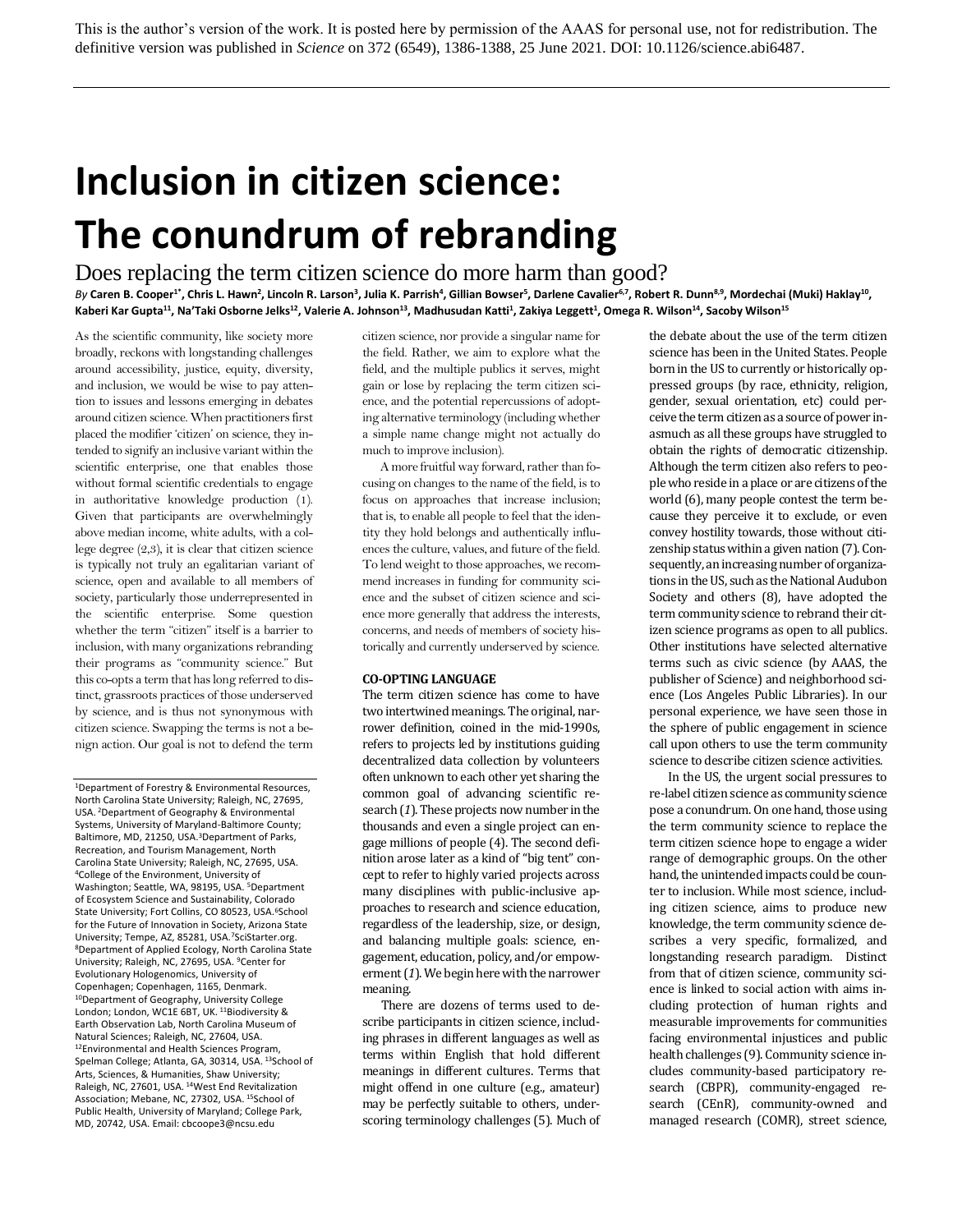and other participatory methods aimed to bring social change, with roots in the critical pedagogy of Paulo Freire and the social psychology of Kurt Lewin. Community science elevates local experts and place-based issues above academic experts and publicationdriven research agendas (*10*).

The circumstances in which community science occurs are varied with regard to social context and topic. Community science may arise, irrespective of race or income levels, when groups need scientific evidence that is not part of typical scientific agendas. For example, the Silent Spring Institute, formed by community members on Cape Cod, Massachusetts, USA, uses CBPR to prioritize cancer-prevention research on environmental causes of cancer to complement government and industry focus on cures for cancer. In other cases, community-based organizations, such as the West End Revitalization Association in central North Carolina, USA, use COMR to address inequities in environmental protections and basic amenities within historically marginalized communities (11). The COMR principles set expectations between formal institutions and community-based organizations to achieve funding equity, management parity, and science to support enforcement of regulatory compliance and other legal venues to protect human rights (10). What unites such diverse community science projects is that the authority, power, and funding rests with communities (12). In this way, community science represents a fundamental departure from institution-based science, including citizen science.

The basis of citizen science, in strong contrast to that of community science, is typically volunteerism within the realm of mainstream science, wherein funds flow to academic, government agency, or non-governmental organizations; credentialed individuals at those institutions make decisions, partially or wholly, about research directions, and projects can be geographically large, vastly exceeding the community scale. Relabeling citizen science as community science without consideration of these fundamental and structural differences may actually impede social justice efforts being carried out in the context of existing community science projects. We believe that switching the words citizen and community without regard to the traditions and norms associated with these well-established and quite different approaches to science is at least misleading and disingenuous, and at most directly harmful as larger citizen science organizations could dilute the goals of,

and potentially siphon donor funds away from, authentic community-driven efforts. Because community science is already underfunded, a clear distinction in terminology is necessary to establishing sources of support for authentic community-driven efforts.

In short, the term community science should be reserved for projects that focus on local priorities, local perspectives, and are able to maintain the locus of power in the community. A hallmark of individuals and organizations behind these efforts has been commitment to social action, and anti-racist, de-colonizing research praxis aimed at elevating multiple ways of knowing, engendering trust, and sharing power (9). A name change alone for citizen science, not accompanied by altering underlying practices such that projects bring about structural change (*12)*, is akin to false marketing.

#### CITIZEN SCIENCE IN POLICY

Adding complexity to the conundrum, the term citizen science has a second meaning: a "big tent" encompassing the blurry continuum from the narrower meaning of the term through to community science and beyond. The broader meaning also includes other forms of public engagement and of formal and informal education.

In the race to rebrand, a cost of abandoning citizen science as the name of the big tent is the loss of tremendous global momentum in professional practice and in policy that have unified support for highly diverse participatory practices under this well recognized moniker. Since 2014, scholars and practitioners around the globe focused on public engagement in science have formed professional organizations using this term (13). "Citizen science" is also included in a range of laws and regulations in different countries (14). In the US, the reauthorization of America COMPETES Act in 2016, which included the Citizen Science & Crowdsourcing Act of 2015, codified and defined citizen science in federal law. The Act authorizes the federal government to carry out a wide variety of scientific activities with the inclusion of people irrespective of professional scientific credentials, and irrespective of citizenship status. As a big tent, citizen science provides legal protections for community science.

#### INCLUSIVE CITIZEN SCIENCE

The motivation of those who aim to change the name of citizen science is to make the field more inclusive. This is an extraordinarily important goal. To accomplish this goal, we argue that the most important change must focus on ways to actually broaden participation in, and enlarge the number of beneficiaries of, citizen science endeavors regardless of project nomenclature. We call for strategic planning to advance accessibility, justice, equity, diversity, and inclusion in citizen science, both narrow and broad definitions. Although the terminology debate is mostly a US phenomenon, these issues are universal.

Strategies may or may not require a shift in terminology. But decisions about what to name a research enterprise – or a movement - need to happen within a broader portfolio of strategies designed to advance inclusive practices. However, considerations of terminology should: (a) avoid exporting from the Global North limitations on meanings of words such as 'citizen' into other areas of the world; (b) be reflective to prevent harm from well-intentioned virtue signaling that can unintentionally undermine social justice efforts, and (c) identify different terms for the big tent and the narrower field of institutionled projects. Discussions must occur beyond the narrow domain of scholars. A strategy should include perspectives from many sectors that have a stake in the outcomes, including government (e.g., tribal, federal, state, and local), non-governmental and community-based organizations, academia, and corporations. It should also include those unaffiliated with institutions (written here with full recognition that our own author roster includes the voice of only one person not affiliated with an institution). It should include representations of Black, Indigenous, and People of Color, and other underrepresented groups, as well as individuals living in countries in which they do not hold citizenship.

In recommending changes to enhance inclusivity, we are not suggesting that all projects should become community science (in name or in practice). We applaud that the content focus and decentralized design of institution-led citizen science has intentionally facilitated discovery science by expanding spatial and temporal scales of data collection through the engagement of hundreds to millions of participants. Field-based citizen science has allowed fine-grain, continental scale documentation of shifts in species occurrence, abundance, and phenology; and of precipitation, extreme weather, and earthquakes. Digital crowdsourcing projects have discovered new astronomical structures, organized genomic data, and solved puzzles of protein structure. Given that the success of large-scale projects depends on reaching many people, success with inclusion in this